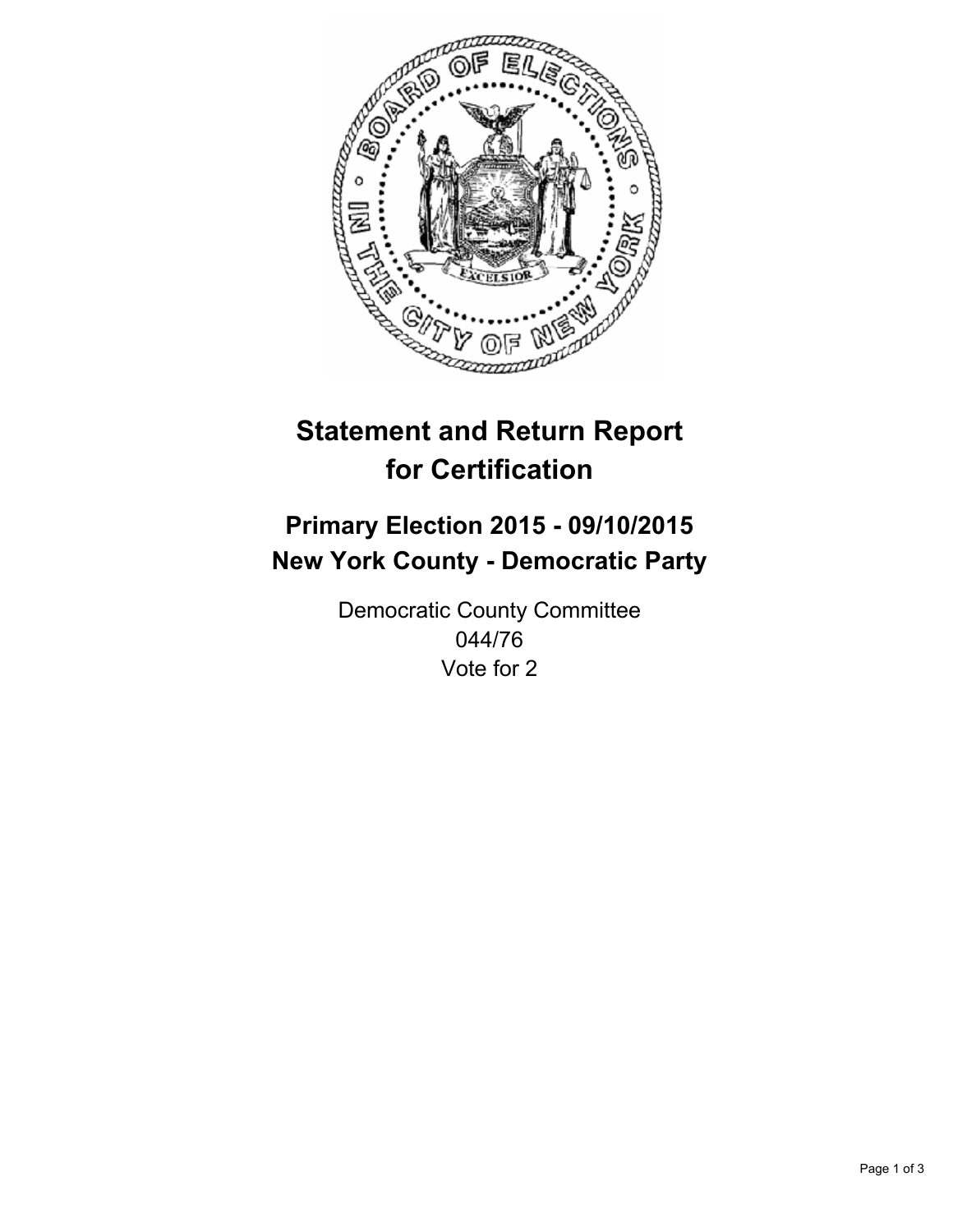

#### **Assembly District 76**

| <b>PUBLIC COUNTER</b>                                    | 19 |
|----------------------------------------------------------|----|
| ABSENTEE/MILITARY                                        | 0  |
| <b>AFFIDAVIT</b>                                         | 0  |
| <b>Total Ballots</b>                                     | 19 |
| Less - Inapplicable Federal/Special Presidential Ballots | 0  |
| <b>Total Applicable Ballots</b>                          | 19 |
| <b>JILL DAINO</b>                                        | 5  |
| <b>BENJAMIN KALLOS</b>                                   | 10 |
| REBECCA A. SEAWRIGHT                                     | 12 |
| <b>JAY HERSHENSON</b>                                    | 5  |
| <b>Total Votes</b>                                       | 32 |
| Unrecorded                                               | 6  |